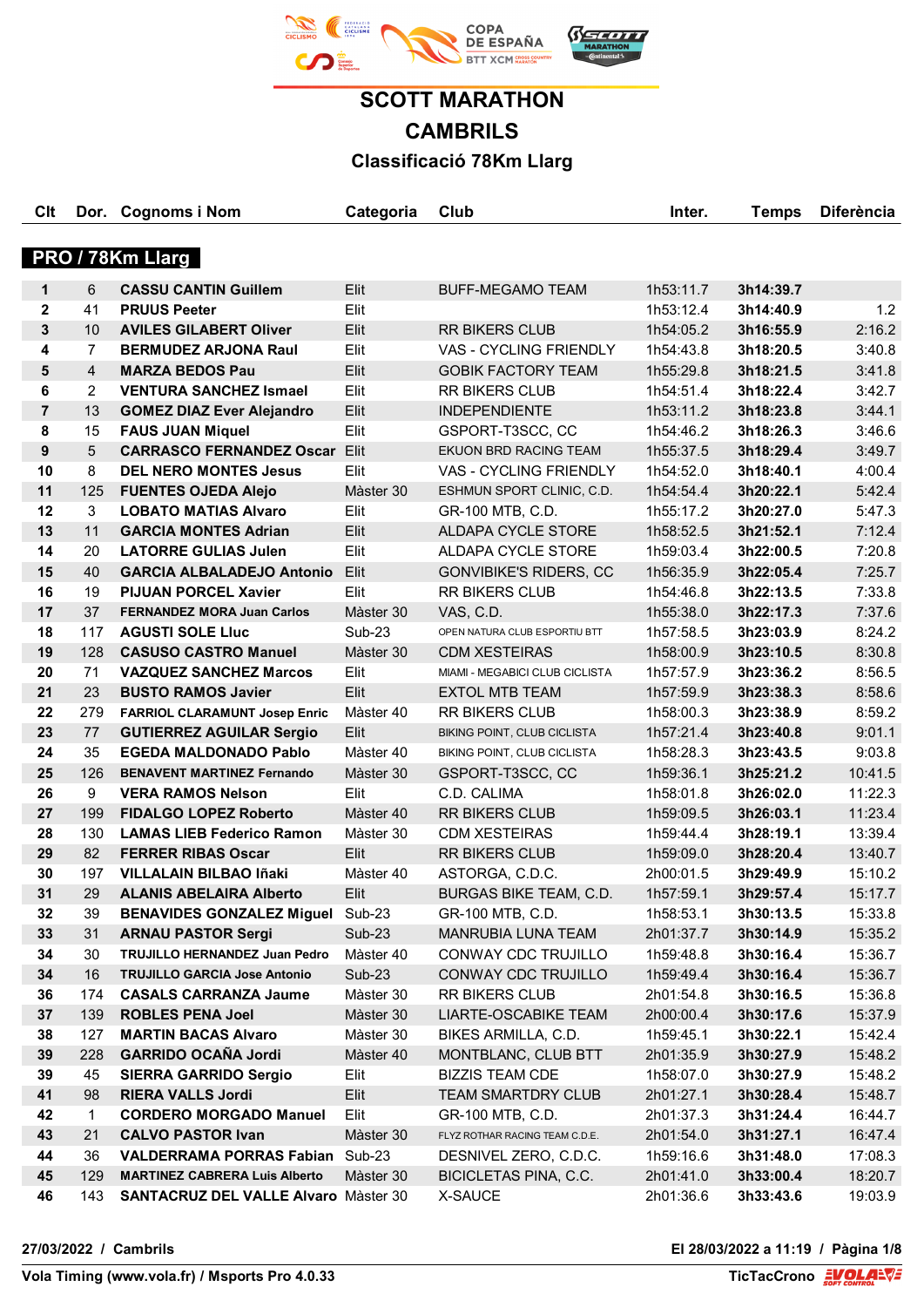

| <b>C<sub>It</sub></b> | Dor. | <b>Cognoms i Nom</b>                         | Categoria     | Club                            | Inter.    | Temps     | <b>Diferència</b> |
|-----------------------|------|----------------------------------------------|---------------|---------------------------------|-----------|-----------|-------------------|
| 47                    | 34   | <b>FERNANDEZ OBENZA Yago</b>                 | Elit          | <b>EXTOL MTB TEAM</b>           | 2h01:38.3 | 3h33:51.0 | 19:11.3           |
| 48                    | 104  | <b>DIAZ GUTIERREZ Adrian</b>                 | <b>Sub-23</b> | ESHMUN SPORT CLINIC, C.D.       | 2h04:04.2 | 3h34:57.8 | 20:18.1           |
| 49                    | 32   | <b>GONZALEZ CUSTODIO Adrian</b>              | Elit          | GR-100 MTB, C.D.                | 2h01:34.6 | 3h34:58.0 | 20:18.3           |
| 50                    | 191  | <b>LOPEZ MATAS Francisco</b>                 | Màster 40     | TEAM KLIMATIZA MOBALPA          | 2h04:02.9 | 3h34:58.2 | 20:18.5           |
| 51                    | 22   | <b>FERRER OLMEDO Amadeo</b>                  | Elit          | ALGAR, CC                       | 2h01:49.3 | 3h34:59.9 | 20:20.2           |
| 52                    | 90   | <b>LESCANO HOLTZ Juan Pablo</b>              | Elit          | <b>INDEPENDIENTE</b>            | 1h59:54.3 | 3h35:03.0 | 20:23.3           |
| 53                    | 147  | <b>EGIARTE MADARIETA Egoitz</b>              | Màster 30     | IORGI SERIGRAFIA-S.C.BALMASEDA  | 2h01:50.2 | 3h35:12.6 | 20:32.9           |
| 54                    | 269  | PEÑA GODOY David                             | Màster 40     | BICIXTREM BERGA CLUB ESPORTIU   | 2h03:40.3 | 3h36:01.9 | 21:22.2           |
| 55                    | 114  | <b>JORDAN PRIEGO Brian</b>                   | <b>Sub-23</b> | BIKING POINT, CLUB CICLISTA     | 2h05:19.0 | 3h36:46.8 | 22:07.1           |
| 56                    | 148  | <b>NIETO DE LA COBA Amador</b>               | Màster 30     | <b>BIKE BROTHERS CC</b>         | 2h04:20.1 | 3h36:46.9 | 22:07.2           |
| 57                    | 273  | <b>JORNET SABATE Xavier</b>                  | Màster 40     | CATALUNYA SUD CLUB CICLISTA     | 2h04:58.9 | 3h36:51.4 | 22:11.7           |
| 58                    | 291  | <b>ADRADA RODRIGUEZ Julian</b>               | Màster 50     | X-SAUCE                         | 2h04:13.6 | 3h36:51.6 | 22:11.9           |
| 59                    | 190  | <b>GONZALEZ PERPIÑAN Marcos</b>              | Màster 40     | <b>CULTBIKES, CC</b>            | 2h01:58.9 | 3h36:52.0 | 22:12.3           |
| 60                    | 186  | <b>MATEU MARTINEZ Sergi</b>                  | Màster 30     | MONTBLANC, CLUB BTT             | 2h03:10.9 | 3h37:29.5 | 22:49.8           |
| 61                    | 94   | <b>DIAZ BALTA Fco. Javier</b>                | Elit          | ADDICT BIKES RACING TEAM        | 2h01:59.5 | 3h39:24.4 | 24:44.7           |
| 62                    | 203  | <b>LOPEZ SAEZ David</b>                      | Màster 40     | MOSKITO BIKERS C.D.E.           | 2h04:27.7 | 3h39:34.9 | 24:55.2           |
| 63                    | 165  | PEÑARRUBIA BONALS Iñaki                      | Màster 30     | <b>CYCLING CLUB SALLENT</b>     | 2h04:28.4 | 3h39:37.6 | 24:57.9           |
| 64                    | 110  | <b>JONES SANCHEZ Isaac</b>                   | Sub-23        | TERRES DE LLEIDA, C.C.          | 2h04:59.7 | 3h39:40.9 | 25:01.2           |
| 65                    | 56   | <b>PIERRE ULYSSE Roux</b>                    | Elit          | <b>INDEPENDIENTE</b>            | 2h06:23.5 | 3h39:49.4 | 25:09.7           |
| 66                    | 74   | <b>PORTILLA PARRILLA Carlos</b>              | Elit          | BIKING POINT, CLUB CICLISTA     | 2h03:04.4 | 3h39:54.6 | 25:14.9           |
| 67                    | 58   | <b>GISPERT PUIG Eduard</b>                   | Elit          | CAMPLLONG ASSOCIACIO ESPORTIV   | 2h04:49.7 | 3h40:04.6 | 25:24.9           |
| 68                    | 50   | <b>COSTA DANIEL Daniel</b>                   | Elit          | ESPALMADOR GRUP ESPORTIU        | 2h01:55.8 | 3h40:08.0 | 25:28.3           |
| 69                    | 268  | <b>MEGA AVELLANEDA Noel</b>                  | Màster 40     | OSCENSE, C.C.                   | 2h03:33.6 | 3h40:11.0 | 25:31.3           |
| 70                    | 221  | <b>BLAZQUEZ SIERRA Juan Carlos Master 40</b> |               | <b>CROSSBIKER PINA TEAM</b>     | 2h05:28.8 | 3h40:29.3 | 25:49.6           |
| 71                    | 152  | <b>BARROSO PEÑUELA Sergi</b>                 | Màster 30     | BIKETRIAL COSTA DAURADA TORRED  | 2h04:03.7 | 3h41:19.1 | 26:39.4           |
| 72                    | 202  | <b>ROSA NAVARRO Jose Manuel</b>              | Màster 40     | LIARTE-OSCABIKE TEAM            | 2h07:00.7 | 3h41:21.6 | 26:41.9           |
| 73                    | 25   | <b>COLOMER MOLIST Gerard</b>                 | Màster 30     | VOLTREGA, CLUB CICLISTA         | 2h03:24.9 | 3h41:26.4 | 26:46.7           |
| 74                    | 177  | <b>AMER PASTOR Sebastian</b>                 | Màster 30     | <b>GOBIK FACTORY TEAM</b>       | 2h04:52.6 | 3h41:36.1 | 26:56.4           |
| 75                    | 73   | <b>RIERA BENEDITO Marc</b>                   | Elit          | BIKING POINT, CLUB CICLISTA     | 2h05:33.3 | 3h41:48.3 | 27:08.6           |
| 76                    | 119  | <b>CAMPS AGUERA Oriol</b>                    | <b>Sub-23</b> | ONE TO ONE CLUB CICLISTA        | 2h05:01.4 | 3h41:58.1 | 27:18.4           |
| 77                    | 256  | <b>BRUNO AYNE Albert</b>                     | Màster 40     | PROBIKE CLUB                    | 2h08:29.1 | 3h42:03.4 | 27:23.7           |
| 78                    | 69   | <b>ECHEVESTE LIZARAZU Arkaitz</b>            | Elit          | BITERI C.D.C.                   | 2h07:13.4 | 3h44:08.0 | 29:28.3           |
| 79                    | 86   | <b>ROSELLO SARRIAS Sergio</b>                | Elit          | BIKING POINT, CLUB CICLISTA     | 2h05:40.9 | 3h44:08.2 | 29:28.5           |
| 80                    | 178  | <b>PUENTE ESPEJO Victor</b>                  | Màster 30     | SQUADRA STERRATO CICLI          | 2h07:42.0 | 3h44:08.6 | 29:28.9           |
| 81                    | 91   | <b>CHINCHILLA CASTRO Jesus</b>               | Elit          | RR BIKERS CLUB                  | 2h05:44.9 | 3h44:09.2 | 29:29.5           |
| 82                    | 84   | <b>DELGADO CORONADO Aaron</b>                | Elit          | BIKING POINT, CLUB CICLISTA     | 2h06:47.6 | 3h44:40.7 | 30:01.0           |
| 83                    | 159  | <b>GARCIA ESTEBAN Lluis Roman Master 30</b>  |               | ODENA ESPORT CICLISTA           | 2h06:07.0 | 3h44:41.3 | 30:01.6           |
| 84                    | 67   | <b>CODINACH FRIGOLA Albert</b>               | Elit          | PLA DE L'ESTANY, C.C.           | 2h07:02.0 | 3h44:43.0 | 30:03.3           |
| 85                    | 204  | <b>SANCHEZ GARCIA Mario</b>                  | Màster 40     | MOSKITO BIKERS C.D.E.           | 2h05:21.3 | 3h44:43.2 | 30:03.5           |
| 86                    | 184  | <b>MENDEZ SANCHEZ Arnau</b>                  | Màster 30     | <b>ODENA ESPORT CICLISTA</b>    | 2h06:39.4 | 3h44:43.6 | 30:03.9           |
| 87                    | 173  | <b>LARROSA RUANA Jonatan</b>                 | Màster 30     | MONTBLANC, CLUB BTT             | 2h09:38.3 | 3h46:06.9 | 31:27.2           |
| 88                    | 66   | <b>GONZALEZ GENDE Alejandro</b>              | Elit          | MONTENEME-CALVO MARATHON TEAM   | 2h10:17.2 | 3h46:18.5 | 31:38.8           |
| 89                    | 214  | <b>ROMERO TORO Valentin</b>                  | Màster 40     | EL TEMPLO DEL BIKER CL CICLIST  | 2h10:22.0 | 3h46:31.2 | 31:51.5           |
| 90                    | 278  | <b>ROCA MASMITJA Xavier</b>                  | Màster 40     | SENDICAT DEL PEDAL, CLUB CICLI  | 2h10:20.0 | 3h46:38.9 | 31:59.2           |
| 91                    | 266  | <b>SANTISTEBAN ARAN Jose</b>                 | Màster 40     | <b>GEO NUTRICION FASTER, CC</b> | 2h10:49.3 | 3h47:56.8 | 33:17.1           |
| 92                    | 135  | <b>PRADO RUBIÑOS Manuel</b>                  | Màster 30     | <b>BIZZIS TEAM CDE</b>          | 2h10:56.2 | 3h48:22.8 | 33:43.1           |
| 93                    | 267  | <b>HUERTAS CALDERON Sergio Antonio</b>       | Màster 40     | PEÑA CICLISTA BARGAS            | 2h07:01.3 | 3h48:24.9 | 33:45.2           |
| 94                    | 65   | <b>GONZALEZ GENDE Victor</b>                 | Elit          | MONTENEME-CALVO MARATHON TEAM   | 2h14:30.5 | 3h48:26.4 | 33:46.7           |
| 95                    | 231  | <b>MATOS PARDO Jordi</b>                     | Màster 40     | CORNELLA, ESPORT CICLISTA       | 2h10:59.7 | 3h48:27.4 | 33:47.7           |
| 96                    | 97   | <b>VALLECILLOS GUERRERO Raul Elit</b>        |               | BIKING POINT, CLUB CICLISTA     | 2h07:46.7 | 3h48:28.4 | 33:48.7           |

**27/03/2022 / Cambrils El 28/03/2022 a 11:19 / Pàgina 2/8**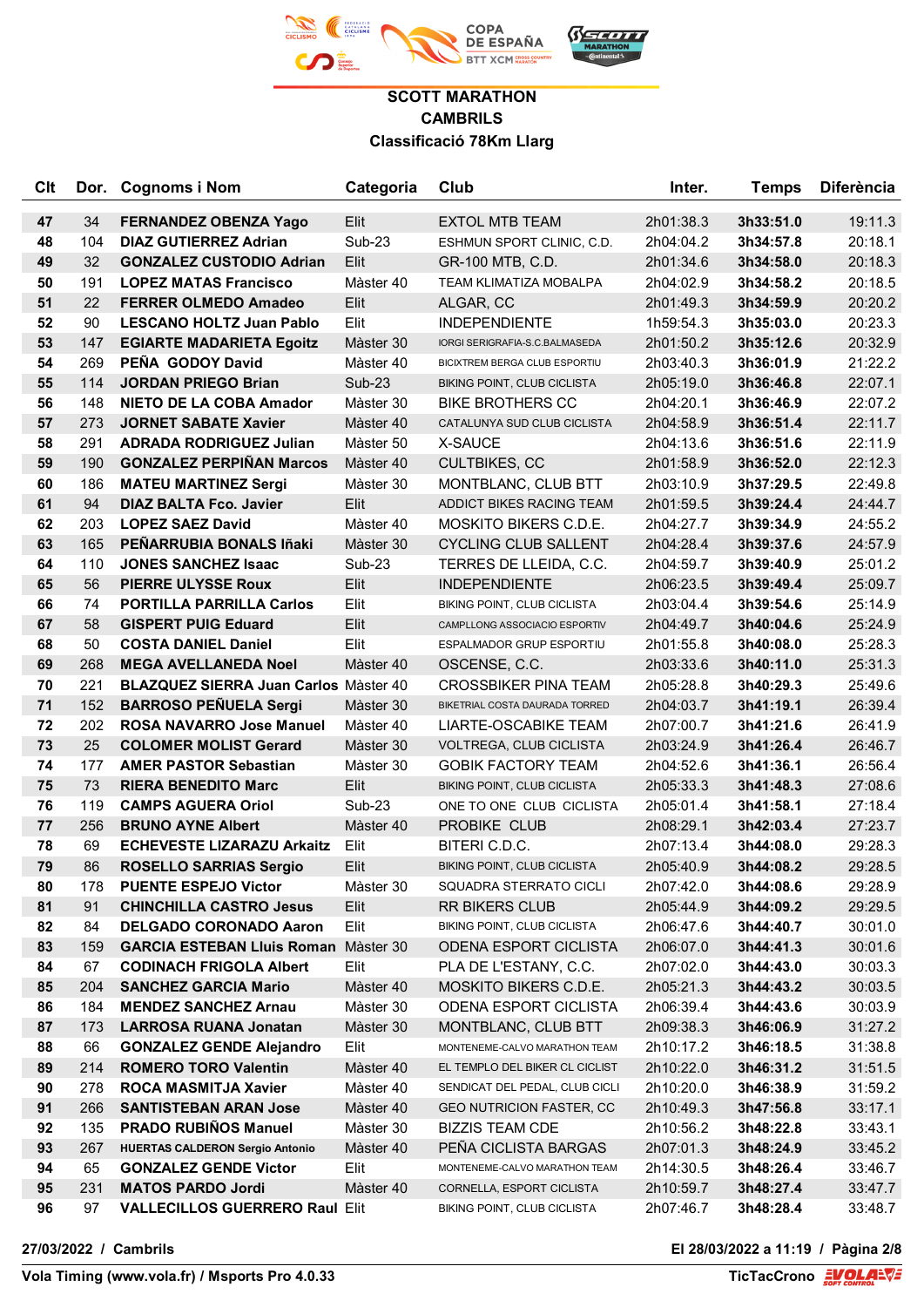

| <b>Clt</b> |     | Dor. Cognoms i Nom                          | Categoria     | Club                                  | Inter.    | <b>Temps</b> | <b>Diferència</b> |
|------------|-----|---------------------------------------------|---------------|---------------------------------------|-----------|--------------|-------------------|
| 97         | 64  | <b>BARCA VARELA Alejandro</b>               | Elit          | MONTENEME-CALVO MARATHON TEAM         | 2h11:32.1 | 3h48:28.8    | 33:49.1           |
| 98         | 292 | NICOLAS FERNANDEZ Juan Antonio              | Màster 50     | <b>OIARTZUN BIKE</b>                  | 2h10:35.6 | 3h48:30.0    | 33:50.3           |
| 99         | 331 | <b>DALMAU BERTRAN Xavier</b>                | Màster 50     | <b>RR BIKERS CLUB</b>                 | 2h10:36.9 | 3h49:23.6    | 34:43.9           |
| 100        | 93  | <b>FARRE MENDEZ Oriol</b>                   | Elit          | MTBIKER'S SABADELL CLUB CICLIS        | 2h09:52.7 | 3h49:25.0    | 34:45.3           |
| 101        | 83  | <b>ESPEJO SAGUES Joan</b>                   | Elit          | <b>RR BIKERS CLUB</b>                 | 2h07:45.4 | 3h50:03.7    | 35:24.0           |
| 102        | 95  | <b>BOTINAS MUÑOZ Sergi</b>                  | Elit          | ANCLAS CLUB CICLISTA                  | 2h07:45.9 | 3h50:08.5    | 35:28.8           |
| 103        | 166 | <b>JACAS PUIG Adria</b>                     | Màster 30     | <b>FURORE CYCLING CLUB</b>            | 2h11:16.2 | 3h50:09.3    | 35:29.6           |
| 104        | 301 | <b>PLANAS VILARDAGA Ricard</b>              | Màster 50     | <b>BIKE KIDS</b>                      | 2h10:18.3 | 3h50:09.7    | 35:30.0           |
| 105        | 112 | <b>HERNANDEZ ESPINOSA Ferran</b>            | Sub-23        | ADDICT BIKES TEAM CLUB ESPORT         | 2h09:00.7 | 3h51:16.8    | 36:37.1           |
| 106        | 233 | <b>BUSCA CATALA LIUC</b>                    | Màster 40     | AMBIKES AGRUPACIO CICLISTA            | 2h11:28.7 | 3h52:07.3    | 37:27.6           |
| 107        | 57  | <b>ORTAS ROMERA Marti</b>                   | Elit          | <b>GREMI DE COMERCIANTS DE BICICL</b> | 2h11:01.7 | 3h52:20.1    | 37:40.4           |
| 108        | 188 | <b>ARANEGA MARTORELL Edgar</b>              | Màster 30     |                                       | 2h11:48.5 | 3h52:21.3    | 37:41.6           |
| 109        | 324 | <b>BENITO ALAVEDRA Francisco Javie</b>      | Màster 50     | <b>3HM CLUB ESPORTIU</b>              | 2h11:34.3 | 3h53:08.5    | 38:28.8           |
| 110        | 246 | <b>MARTINEZ FARRE Josep Anton Master 40</b> |               | LA MARCA CLUB CICLISME                | 2h14:15.1 | 3h53:39.1    | 38:59.4           |
| 111        | 272 | <b>PALAU FORTE Ramon</b>                    | Màster 40     | <b>MOLABIKES CLUB CICLISME</b>        | 2h11:29.5 | 3h53:39.9    | 39:00.2           |
| 112        | 115 | <b>TOMAS CAMPOY Axel</b>                    | <b>Sub-23</b> | BIKING POINT, CLUB CICLISTA           | 2h09:56.0 | 3h53:49.2    | 39:09.5           |
| 113        | 290 | <b>MORENO VALERO Juan</b>                   | Màster 50     | <b>LEMON TEAM CC</b>                  | 2h07:15.8 | 3h53:49.3    | 39:09.6           |
| 114        | 61  | <b>SANCHEZ CAMPOS Jose Luis</b>             | Elit          | <b>INDEPENDIENTE</b>                  | 2h14:13.8 | 3h53:56.7    | 39:17.0           |
| 115        | 259 | <b>ESPINOSA MARTIN Luis</b>                 | Màster 40     | FLYZ ROTHAR RACING TEAM C.D.E.        | 2h14:15.9 | 3h54:04.8    | 39:25.1           |
| 116        | 181 | <b>COSTA PUIGPELAT Ricard</b>               | Màster 30     | BONAVISTA, PENYA CICLISTA             | 2h10:19.1 | 3h55:05.6    | 40:25.9           |
| 117        | 334 | <b>GOMEZ PEREZ Gorge</b>                    | Màster 50     |                                       | 2h15:33.0 | 3h56:09.7    | 41:30.0           |
| 118        | 344 | <b>VIDAL VALLE Armando</b>                  | Màster 60     | DIALTAMAR CLUB CICLISTA               | 2h12:01.1 | 3h56:17.7    | 41:38.0           |
| 118        | 89  | <b>RUIZ ROLDAN Alex</b>                     | Elit          | GLOBALIA-ZAMORA ENAMORA               | 2h13:04.7 | 3h56:17.7    | 41:38.0           |
| 120        | 176 | <b>ARENAS CENTELLA Nestor</b>               | Màster 30     | BIKING POINT, CLUB CICLISTA           | 2h14:16.4 | 3h56:36.5    | 41:56.8           |
| 121        | 28  | <b>ESPINOSA OZAEZ Camilo Jesus</b>          | Elit          | X-SAUCE C.D.E.                        | 2h14:59.2 | 3h56:54.3    | 42:14.6           |
| 122        | 172 | <b>RADRESA ROSSELLO Xavi</b>                | Màster 30     | BIKING POINT, CLUB CICLISTA           | 2h12:36.7 | 3h56:59.2    | 42:19.5           |
| 123        | 158 | <b>LLUEN LORENTE Jordi</b>                  | Màster 30     | SANTA FE CLUB ATLETIC                 | 2h12:33.0 | 3h57:04.2    | 42:24.5           |
| 124        | 87  | <b>ALMARCHA ADELL Esteve</b>                | Elit          | BIKING POINT, CLUB CICLISTA           | 2h12:03.6 | 3h57:07.5    | 42:27.8           |
| 125        | 282 | <b>CASTRO DIAZ Carlos</b>                   | Màster 40     | CICLES SANS, ASSOC. CLUB CICL         | 2h09:48.9 | 3h57:15.3    | 42:35.6           |
| 126        | 406 | <b>DIAZ PERNIA Maria</b>                    | F.Elit        | BIKES ARMILLA, C.D.                   | 2h19:33.7 | 3h57:17.6    | 42:37.9           |
| 127        | 277 | <b>DRAGO ROSA Rafael</b>                    | Màster 40     | AMPOSTA, JOVES CICLISTES              | 2h15:00.8 | 3h57:18.8    | 42:39.1           |
| 128        | 329 | <b>MANDRI PLA Josep</b>                     | Màster 50     | PREMIA DE DALT, C.C. BTT              | 2h11:35.8 | 3h57:20.2    | 42:40.5           |
| 129        | 223 | <b>MERINO RUIZ Jagoba</b>                   | Màster 40     | IORGI SERIGRAFIA-S.C.BALMASEDA        | 2h10:47.5 | 3h57:22.9    | 42:43.2           |
| 130        | 81  | <b>ROSELLO SARRIAS Eduardo</b>              | Elit          | BIKING POINT, CLUB CICLISTA           | 2h10:37.4 | 3h57:25.5    | 42:45.8           |
| 131        | 53  | <b>LOPEZ CHANCHINGRE Joel Andres</b>        | Elit          | BICISPRINT, ESPORT CICLISTA           | 2h17:12.5 | 3h58:00.9    | 43:21.2           |
| 132        | 111 | <b>ASENSIO LOPEZ Adria</b>                  | Sub-23        | BICISPRINT, ESPORT CICLISTA           | 2h17:11.8 | 3h58:01.2    | 43:21.5           |
| 133        | 182 | <b>MENDOZA MENDOZA Julio Cesar</b>          | Màster 30     | ONE TO ONE-J2M                        | 2h14:24.2 | 3h58:05.6    | 43:25.9           |
| 134        | 108 | <b>MANGADO JIMENEZ Jose Luis</b>            | Sub-23        | <b>CONSTRUCCIONES QODA</b>            | 2h14:19.8 | 3h58:08.7    | 43:29.0           |
| 135        | 59  | <b>CASADESUS CASAJUANA Miquel</b>           | Elit          | SANT VICENC DE CASTELLET, UC          | 2h15:33.9 | 3h58:13.8    | 43:34.1           |
| 136        | 255 | <b>PLANS BELTRAN Marc</b>                   | Màster 40     | BIKING POINT, CLUB CICLISTA           | 2h18:13.7 | 3h58:57.1    | 44:17.4           |
| 137        | 189 | <b>AUTONELL MARSINACH Pere</b>              | Màster 30     |                                       | 2h18:26.6 | 3h59:01.5    | 44:21.8           |
| 138        | 27  | <b>VALLES LLORD Gerard</b>                  | Elit          | <b>INDEPENDIENTE</b>                  | 2h14:58.0 | 3h59:01.8    | 44:22.1           |
| 139        | 330 | <b>CATALAN RUIZ Miquel</b>                  | Màster 50     | INDEPENDENT BIKE TORELLO CLUB         | 2h15:23.8 | 3h59:02.2    | 44:22.5           |
| 140        | 79  | <b>GRISET ROCA Jordi</b>                    | Elit          | BIKING POINT, CLUB CICLISTA           | 2h16:50.8 | 3h59:04.2    | 44:24.5           |
| 141        | 122 | <b>ORTAS ROMERA Miquel</b>                  | $Sub-23$      | GREMI DE COMERCIANTS DE BICICL        | 2h15:18.8 | 3h59:25.6    | 44:45.9           |
| 142        | 187 | <b>DOMINIQUE Bercaits</b>                   | Màster 30     |                                       | 2h13:18.5 | 3h59:31.7    | 44:52.0           |
| 143        | 219 | <b>BLANQUE PARCERISA Abel</b>               | Màster 40     | SANT VICENC DE CASTELLET, UC          | 2h11:04.3 | 3h59:36.4    | 44:56.7           |
| 144        | 138 | <b>CIRAC ROMERO Roland</b>                  | Màster 30     | OPEN NATURA CLUB ESPORTIU BTT         | 2h15:58.1 | 3h59:37.7    | 44:58.0           |
| 145        | 409 | <b>CAYETANO PUERTAS Lourdes</b>             | F.Elit        | BIKING POINT, CLUB CICLISTA           | 2h19:22.6 | 3h59:40.0    | 45:00.3           |
| 146        | 263 | <b>CAYETANO PUERTAS Jordi</b>               | Màster 40     | BIKING POINT, CLUB CICLISTA           | 2h18:09.4 | 3h59:45.4    | 45:05.7           |

**27/03/2022 / Cambrils El 28/03/2022 a 11:19 / Pàgina 3/8**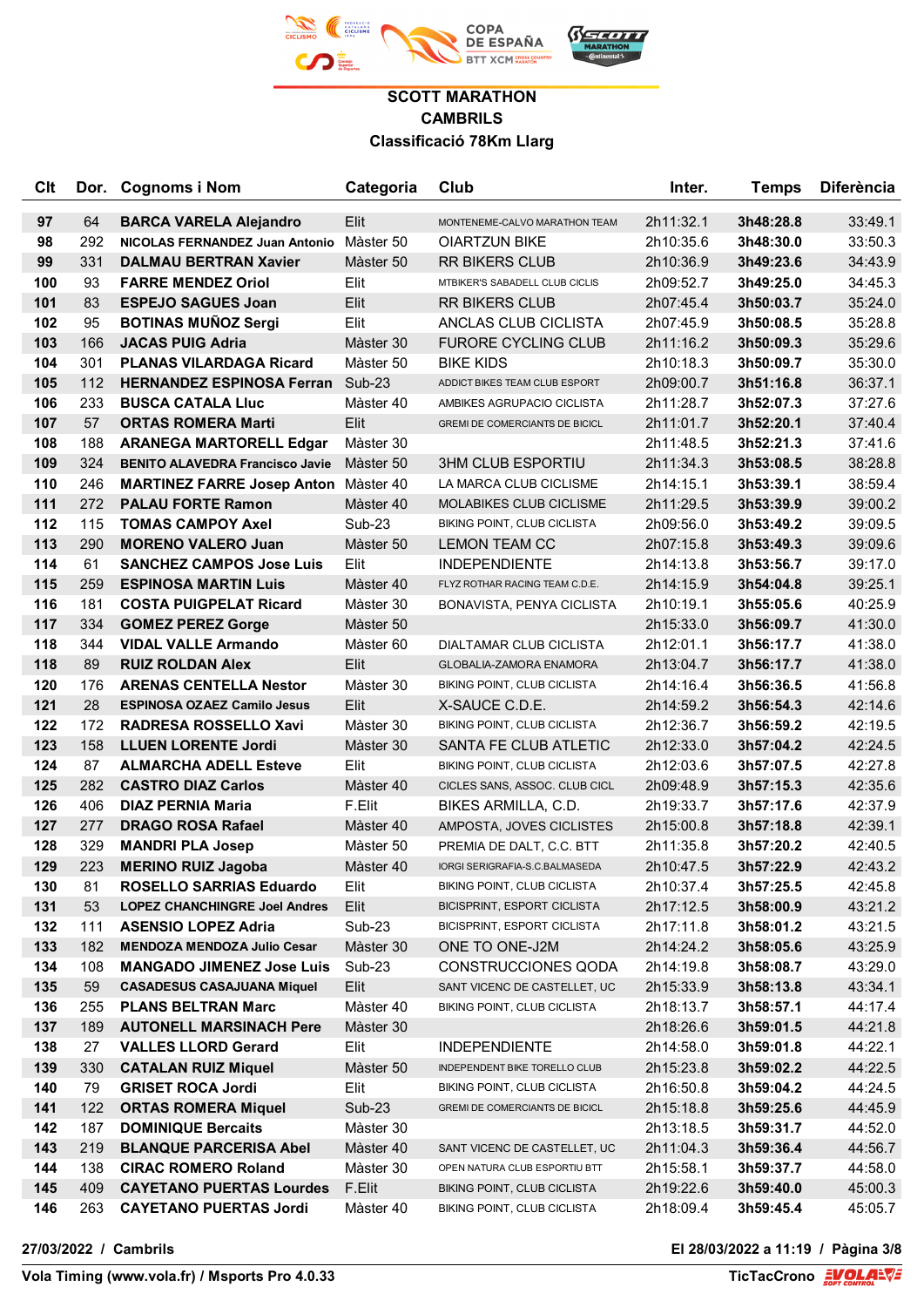

| <b>C<sub>It</sub></b> |     | Dor. Cognoms i Nom                         | Categoria     | Club                               | Inter.    | Temps     | <b>Diferència</b> |
|-----------------------|-----|--------------------------------------------|---------------|------------------------------------|-----------|-----------|-------------------|
| 147                   | 280 | <b>MASAFRET CANET Jaume</b>                | Màster 40     | BIKECALAF.CAT CLUB ESPORTIU        | 2h19:09.1 | 4h00:16.2 | 45:36.5           |
| 148                   | 107 | <b>CARRASQUILLA LACUEVA Bruno</b>          | Sub-23        | OSGA TEAM KDDS RIOJANAS            | 2h14:18.7 | 4h02:02.3 | 47:22.6           |
| 149                   | 244 | <b>ESTEBANEZ GONZALEZ Gaizka Màster 40</b> |               | MONTBIKE MONTBRIO CLUB ESPORTI     | 2h18:52.5 | 4h02:39.1 | 47:59.4           |
| 150                   | 183 | <b>BALLESTER MONTOLIU Pablo</b>            | Màster 30     | SEPELACO, CC                       | 2h18:25.7 | 4h03:19.9 | 48:40.2           |
| 151                   | 332 | <b>GONZALEZ LOPEZ Juan Jose</b>            | Màster 50     | LA MORCUERA C.C.                   | 2h16:44.8 | 4h03:32.0 | 48:52.3           |
| 152                   | 317 | <b>RATERA APARICIO Sergio</b>              | Màster 50     | OPEN NATURA CLUB ESPORTIU BTT      | 2h16:47.6 | 4h03:32.5 | 48:52.8           |
| 153                   | 88  | <b>GRAU LOPEZ Oscar</b>                    | Elit          | <b>BIKING POINT, CLUB CICLISTA</b> | 2h20:56.9 | 4h04:45.4 | 50:05.7           |
| 154                   | 153 | <b>FERRER FLORES Ruben</b>                 | Màster 30     | OLESANA, UNIO CICLISTA             | 2h21:13.6 | 4h04:45.6 | 50:05.9           |
| 155                   | 305 | <b>LOPEZ RODRIGUEZ Carlos</b>              | Màster 50     | PEÑA CICLISTA BARGAS               | 2h16:25.3 | 4h05:13.1 | 50:33.4           |
| 156                   | 293 | <b>MAYOR HIDALGO Jordi</b>                 | Màster 50     | EL TEMPLO DEL BIKER CL CICLIST     | 2h18:10.2 | 4h05:41.2 | 51:01.5           |
| 157                   | 60  | <b>CARVALHO MUCHA Isidro</b>               | Elit          | <b>CAYONBIKES TEAM</b>             | 2h20:39.5 | 4h06:25.8 | 51:46.1           |
| 158                   | 200 | <b>LOPEZ REDONDO Cristian</b>              | Màster 40     | SARRIA, CC                         | 2h19:30.4 | 4h06:29.7 | 51:50.0           |
| 159                   | 260 | <b>SOLA FABREGAS Carles</b>                | Màster 40     | BIKING POINT, CLUB CICLISTA        | 2h22:28.4 | 4h06:31.1 | 51:51.4           |
| 160                   | 348 | <b>PALOMINO FUENTES Josep</b>              | Màster 60     |                                    | 2h20:34.7 | 4h06:31.8 | 51:52.1           |
| 161                   | 123 | <b>CAPUSCEAC Uasile</b>                    | Elit          |                                    | 2h14:32.5 | 4h06:39.2 | 51:59.5           |
| 162                   | 283 | <b>SERRA BORRULL Ferran</b>                | Màster 40     | VINYOLS, AMICS DEL CICLISME        | 2h20:16.7 | 4h06:41.4 | 52:01.7           |
| 163                   | 215 | <b>GONZALEZ MORALES David</b>              | Màster 50     | ALT PENEDES, BICI CLUB             | 2h20:54.9 | 4h07:01.2 | 52:21.5           |
| 164                   | 407 | <b>MUNTADAS VILASIS Jordina</b>            | F.Elit        | <b>CANNONDALE TB</b>               | 2h20:33.9 | 4h07:04.4 | 52:24.7           |
| 165                   | 156 | <b>LOPEZ ALEJANDRE Jose Manuel</b>         | Màster 30     | AGERUL TEAM CYCLING                | 2h15:57.2 | 4h07:20.7 | 52:41.0           |
| 166                   | 167 | <b>JUAN SERRADOR Carles</b>                | Màster 30     | MTBIKER'S SABADELL CLUB CICLIS     | 2h18:25.5 | 4h07:43.9 | 53:04.2           |
| 167                   | 286 | <b>MUNOZ DABAN Mario</b>                   | Màster 40     | <b>AMBIKES</b>                     | 2h17:53.6 | 4h08:12.0 | 53:32.3           |
| 168                   | 309 | <b>CANO UBEDA Javier</b>                   | Màster 50     | MATADEPERA, CLUB BTT               | 2h19:20.3 | 4h08:12.6 | 53:32.9           |
| 169                   | 68  | <b>GIRONES GARCIA Arnau</b>                | Elit          | <b>MISTER BIKER - GOBIK TEAM</b>   | 2h15:57.9 | 4h08:13.6 | 53:33.9           |
| 170                   | 26  | <b>RAPOSO MATEO Raul</b>                   | Màster 40     | EDIBIKES CLUB CICLISTA             | 2h19:34.7 | 4h09:50.7 | 55:11.0           |
| 171                   | 75  | <b>GONZALEZ CASASUS Pol</b>                | Elit          | BIKING POINT, CLUB CICLISTA        | 2h23:15.7 | 4h11:04.1 | 56:24.4           |
| 172                   | 85  | <b>MARTIN CROUS Alvaro</b>                 | Elit          | BIKING POINT, CLUB CICLISTA        | 2h23:16.6 | 4h11:04.2 | 56:24.5           |
| 173                   | 241 | <b>SANZ SERRANO Javi</b>                   | Màster 40     | <b>BICICLETAS SANCHIS, CC</b>      | 2h24:01.9 | 4h11:05.0 | 56:25.3           |
| 174                   | 414 | <b>MORAN ROZA Cristina</b>                 | F.Elit        | GOROS BIKE- CASTAÑEDA              | 2h24:19.3 | 4h11:39.4 | 56:59.7           |
| 175                   | 113 | <b>SANZ VILA Oriol</b>                     | <b>Sub-23</b> | OPEN NATURA CLUB ESPORTIU BTT      | 2h16:46.1 | 4h12:07.1 | 57:27.4           |
| 176                   | 343 | <b>GARCIA GONZALEZ Manuel</b>              | Màster 60     | VALERO-BH RACING TEAM              | 2h18:35.3 | 4h13:57.4 | 59:17.7           |
| 177                   | 306 | <b>CARTAÑA PUJOL Jose Maria</b>            | Màster 50     | OPEN NATURA CLUB ESPORTIU BTT      | 2h24:21.4 | 4h14:17.1 | 59:37.4           |
| 178                   | 121 | <b>GUINJOAN GARZON Jaume</b>               | Sub-23        | MONTBIKE MONTBRIO CLUB ESPORTI     | 2h25:51.0 | 4h15:03.2 | 1h00:23.5         |
| 179                   | 411 | <b>QUIROGA PADILLA Sonia</b>               | F.Elit        | <b>RR BIKERS CLUB</b>              | 2h24:33.3 | 4h15:43.8 | 1h01:04.1         |
| 180                   | 338 | <b>DELGADO NUÑEZ Pedro Luis</b>            | Màster 60     | BTT ULTREIA, C.                    | 2h23:18.1 | 4h15:45.1 | 1h01:05.4         |
| 181                   | 341 | <b>SAURA CASANOVA Ignacio Jose</b>         | Màster 60     | CICLESXTREM VALL D'ALBA, CC        | 2h23:17.4 | 4h15:46.4 | 1h01:06.7         |
| 182                   | 276 | <b>HINOJO RODRIGUEZ Daniel</b>             | Màster 40     | ADDICT BIKES TEAM CLUB ESPORT      | 2h18:51.2 | 4h15:51.9 | 1h01:12.2         |
| 183                   | 418 | <b>ORTEGA AGUILAR Eva</b>                  | F.Elit        | <b>EXTOL MTB TEAM</b>              | 2h22:42.2 | 4h15:57.4 | 1h01:17.7         |
| 184                   | 333 | <b>MARCEAUX DUCLOZ Herve</b>               | Màster 50     | <b>MIAMI MEGABICI</b>              | 2h21:03.0 | 4h16:34.6 | 1h01:54.9         |
| 185                   | 220 | <b>BACARDIT BERTRAN Senen</b>              | Màster 40     | <b>BICI 3.0 CLUB CICLISTA</b>      | 2h28:18.1 | 4h16:42.7 | 1h02:03.0         |
| 186                   | 146 | <b>FERRER FLORES Jose Luis</b>             | Màster 30     | OLESANA, UNIO CICLISTA             | 2h20:02.2 | 4h16:53.2 | 1h02:13.5         |
| 187                   | 216 | <b>LOPEZ MIGUEL Jesus Carlos</b>           | Màster 40     | MORALEJA DE ENMEDIO U.C.           | 2h24:32.7 | 4h16:54.7 | 1h02:15.0         |
| 188                   | 161 | <b>CAMPS COSTA Sergi</b>                   | Màster 30     | CAMPLLONG ASSOCIACIO ESPORTIV      | 2h29:24.0 | 4h17:02.2 | 1h02:22.5         |
| 189                   | 297 | <b>MARTINEZ JIMENEZ Jose</b>               | Màster 50     | HELLIN CIUDAD DEL TAMBOR CLUB      | 2h24:23.1 | 4h17:02.6 | 1h02:22.9         |
| 190                   | 295 | <b>PELAYO RUBIO Jose Carlos</b>            | Màster 50     | <b>SPORTPLA</b>                    | 2h24:31.6 | 4h17:03.3 | 1h02:23.6         |
| 191                   | 116 | <b>ESPINA CASALS Arnau</b>                 | Sub-23        | <b>BELLPUIG, PENYA PEDAL</b>       | 2h24:20.2 | 4h17:06.4 | 1h02:26.7         |
| 192                   | 76  | <b>HERNANDEZ PEREZ Alejandro</b>           | Elit          | BIKING POINT, CLUB CICLISTA        | 2h22:04.7 | 4h17:34.7 | 1h02:55.0         |
| 193                   | 424 | BETHENCOURT TRUJILLO Lourdes Guayarmina    | F.Màster 40   | <b>IDUNA</b>                       | 2h27:42.6 | 4h17:55.3 | 1h03:15.6         |
| 194                   | 303 | <b>ALTAREJOS VILAR Francisco</b>           | Màster 50     | AGERUL TEAM CYCLING                | 2h24:35.2 | 4h18:29.2 | 1h03:49.5         |
| 195                   | 237 | <b>CARLES TAFALLA Jaume Ramon</b>          | Màster 40     | CIUTAT DE REUS CLUB CICLISTA       | 2h27:24.5 | 4h20:05.8 | 1h05:26.1         |
| 196                   | 321 | SABALETE CALAHORRO Manuel                  | Màster 50     | MAXI BIKE, CLUB CICLISTA           | 2h29:25.1 | 4h20:47.1 | 1h06:07.4         |

**27/03/2022 / Cambrils El 28/03/2022 a 11:19 / Pàgina 4/8**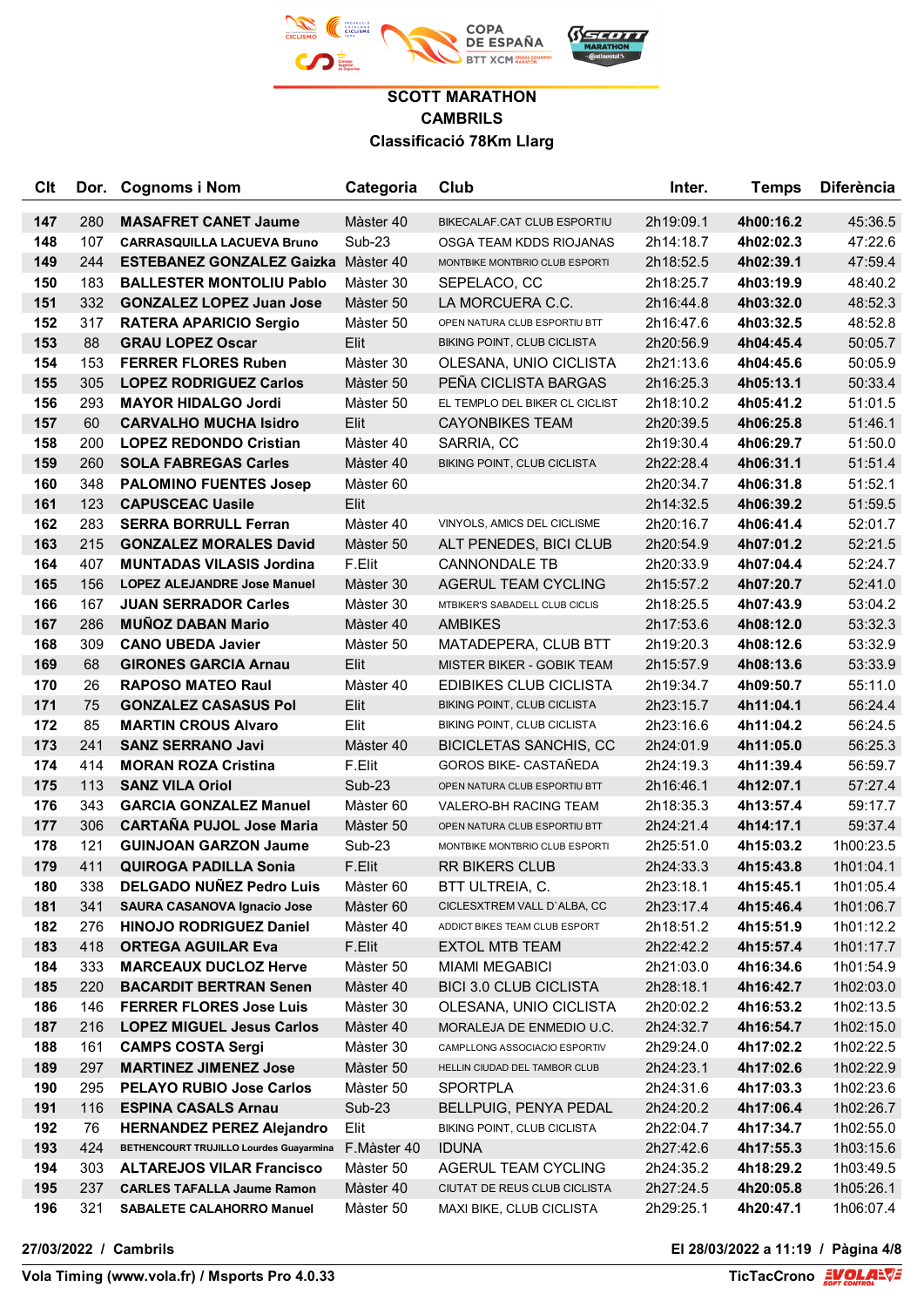

| <b>Clt</b> |           | Dor. Cognoms i Nom                                     | Categoria         | Club                           | Inter.                 | <b>Temps</b>           | <b>Diferència</b>      |
|------------|-----------|--------------------------------------------------------|-------------------|--------------------------------|------------------------|------------------------|------------------------|
| 197        | 419       | <b>BETETA CORVILLO Aida</b>                            | F.Màster 30       | BONANOS, CC                    | 2h27:50.5              | 4h20:55.8              | 1h06:16.1              |
| 198        | 423       | <b>FUENTES COLL Lidia</b>                              | $F.Sub-23$        | SCOTT BIKES CLUB ESPORTIU      | 2h29:05.1              | 4h20:57.0              | 1h06:17.3              |
| 199        | 217       | <b>PLIEGO OLLER Luis Miguel</b>                        | Màster 40         | PASARELA LUCCIOLA, CC          | 2h27:54.2              | 4h21:13.0              | 1h06:33.3              |
| 200        | 170       | <b>BOSCH VILELLA Roc</b>                               | Màster 30         | ALGUAIRE, CLUB CICLISTA        | 2h24:00.8              | 4h23:10.2              | 1h08:30.5              |
| 201        | 342       | <b>ESTEVEZ SANCHEZ Manuel</b>                          | Màster 60         | VIRGEN DE AIALA C.D.C.         | 2h32:05.0              | 4h23:12.3              | 1h08:32.6              |
| 202        | 171       | <b>BERNADES BORDA Joel</b>                             | Màster 30         | SERRA D'ALMENARA CLUB CICLISTA | 2h24:22.3              | 4h23:14.3              | 1h08:34.6              |
| 203        | 336       | DEL PRADO VAZQUEZ Emiliano Màster 60                   |                   | <b>MOUNTAIN BIKE MADRID</b>    | 2h28:23.4              | 4h23:20.5              | 1h08:40.8              |
| 204        | 150       | <b>MARTIN BARRERA Sergio</b>                           | Màster 30         | RATPENAT CLUB CICLISTA         | 2h09:01.4              | 4h24:13.0              | 1h09:33.3              |
| 205        | 185       | <b>PAGES LAVANDERO Armand</b>                          | Màster 30         | SANTVI CLUB ESPORTIU           | 2h27:05.9              | 4h24:13.8              | 1h09:34.1              |
| 206        | 413       | <b>ISANTA PARADIS Helena</b>                           | F.Elit            | NOGUERA SPORTBIKE ASSOC.ESPORT | 2h33:20.4              | 4h24:29.3              | 1h09:49.6              |
| 207        | 213       | <b>BLANC FERRE Daniel</b>                              | Màster 40         | MONTBIKE CLUB BTT              | 2h33:23.2              | 4h24:31.2              | 1h09:51.5              |
| 208        | 103       | <b>MORA ARMENGOD Alvaro</b>                            | Sub-23            | <b>BIKES, EJAROM</b>           | 2h27:52.5              | 4h24:32.5              | 1h09:52.8              |
| 209        | 225       | <b>ESCUDERO ROJAS Jose Maria</b>                       | Màster 40         | MARTORELL, PENYA CICLISTA      | 2h29:05.7              | 4h24:35.8              | 1h09:56.1              |
| 210        | 243       | <b>MENGUAL NOGUERA Jaime</b>                           | Màster 40         | BERNIA- XALO, CC               | 2h28:17.0              | 4h25:30.3              | 1h10:50.6              |
| 211        | 308       | <b>MARTI ORRIOLS Xavier</b>                            | Màster 50         | <b>BIKE KIDS</b>               | 2h20:53.2              | 4h25:34.9              | 1h10:55.2              |
| 212        | 101       | <b>ENGLI RUEDA Marti</b>                               | Sub-23            | <b>RR BIKERS CLUB</b>          | 2h24:34.0              | 4h26:03.5              | 1h11:23.8              |
| 213        | 180       | <b>PONS MAHAUT Jorge</b>                               | Màster 30         | MUSSOLS XABIA BIKERS, CC       | 2h31:45.8              | 4h26:40.0              | 1h12:00.3              |
| 214        | 318       | <b>RIBERA CORNELLA Pep</b>                             | Màster 50         | GIRONELLA, ESPORT CICLISTA     | 2h35:45.9              | 4h27:45.3              | 1h13:05.6              |
| 215        | 234       | <b>SALES FRESQUET Juan Jesus</b>                       | Màster 40         | BTT CICLOESPAI ONDA, CC        | 2h28:19.5              | 4h27:47.6              | 1h13:07.9              |
| 216        | 175       | <b>NOVO SALAS David</b>                                | Màster 30         | BIKING POINT, CLUB CICLISTA    | 2h22:21.8              | 4h28:01.8              | 1h13:22.1              |
| 217        | 258       | <b>SACEDA ELVIRA Oscar</b>                             | Màster 40         | T-BIKE,CC                      | 2h32:07.1              | 4h28:02.0              | 1h13:22.3              |
| 218        | 155       | <b>MARTINEZ FUENTES Ruben</b>                          | Màster 30         | SALCHI-MATRIX FITNESS          | 2h23:25.3              | 4h29:07.2              | 1h14:27.5              |
| 219        | 238       | <b>SECO MEDIAVILLA Javier</b>                          | Màster 40         | SALCHI-MATRIX FITNESS          | 2h23:26.2              | 4h29:07.3              | 1h14:27.6              |
| 220        | 257       | <b>CIRERA FRANCAS Josep</b>                            | Màster 40         | T-BIKE,CC                      | 2h20:55.8              | 4h29:12.5              | 1h14:32.8              |
| 221        | 109       | <b>MACIAS RUZ Arnau</b>                                | <b>Sub-23</b>     | PIERA, CLUB CICLISTA           | 2h23:20.4              | 4h30:03.9              | 1h15:24.2              |
| 222        | 408       | <b>LEAPER Rebecca Ann Kat</b>                          | F.Màster 40       | MIAMI - MEGABICI CLUB CICLISTA | 2h35:51.1              | 4h30:05.6              | 1h15:25.9              |
| 223        | 265       | <b>RUIZ GOMEZ Miguel Angel</b>                         | Màster 40         | <b>BIKESTOCKS</b>              | 2h34:09.3              | 4h30:09.9              | 1h15:30.2              |
| 224        | 314       | <b>SERRANO FABRE Pepe</b>                              | Màster 50         | CASTELLDEFELS BEL SABINA CLUB  | 2h32:04.0              | 4h30:10.1              | 1h15:30.4              |
| 225        | 151       | <b>SANZ CAMPUZANO Alvaro</b>                           | Màster 30         | SERAL BIKE C.D.E.              | 2h29:45.2              | 4h30:19.8              | 1h15:40.1              |
| 226        | 253       | <b>BUSQUETS CALVET Albert</b>                          | Màster 40         | BIKING POINT, CLUB CICLISTA    | 2h35:49.3              | 4h32:22.8              | 1h17:43.1              |
| 227        | 274       | <b>INFANTE GARCIA Isaac</b>                            | Màster 40         | OPEN NATURA CLUB ESPORTIU BTT  | 2h38:45.7              | 4h32:23.4              | 1h17:43.7              |
| 228        | 144       | <b>ALCANTARA CLIMENT Roger</b>                         | Màster 30         | <b>VELO BERGA</b>              | 2h33:58.5              | 4h32:50.1              | 1h18:10.4              |
| 229        | 54        | <b>PERERA BEL Enric</b>                                | Elit              | BIKETRIAL COSTA DAURADA TORRED | 2h29:23.0              | 4h33:14.3              | 1h18:34.6              |
| 230        | 436       | <b>GARCIA BORREGUERO Aurora</b> F.Màster 30            |                   | PEÑA GUARA, C.C.               | 2h36:44.9              | 4h33:15.5              | 1h18:35.8              |
| 231        | 149       | <b>SALMERON GARCIA Jose Maria Master 30</b>            |                   | RATPENAT CLUB CICLISTA         | 2h31:25.3              | 4h33:23.2              | 1h18:43.5              |
| 232        | 250       | <b>CIURANS MALLORQUIN Jofre</b>                        | Màster 40         | SCOTT BIKES CLUB ESPORTIU      | 2h35:58.5              | 4h34:08.4              | 1h19:28.7              |
| 233        | 252       | <b>AGUSTIN MOLES Antonio</b>                           | Màster 40         | CASTELLDEFELS BEL SABINA CLUB  | 2h32:05.7              | 4h36:51.3              | 1h22:11.6              |
| 234        | 206       | <b>CAPILLA SANCHEZ Francisco Javier Master 40</b>      |                   | LIARTE-OSCABIKE TEAM           | 2h34:54.6              | 4h37:00.9              | 1h22:21.2              |
| 235        | 106       | <b>GALERA MERCHAN Pau</b>                              | $Sub-23$          | T-BIKE,CC                      | 2h30:17.8              | 4h37:04.5              | 1h22:24.8              |
| 236        | 415       | <b>FELIPE DAVILA Maria Isabel</b>                      | F.Màster 30       | CONWAY CDC TRUJILLO            | 2h36:41.0              | 4h37:14.6              | 1h22:34.9              |
| 237        | 412       | <b>BALLESTEROS LIEBANES Marta</b>                      | F.Elit            | CONWAY CDC TRUJILLO            | 2h38:42.3              | 4h37:14.7              | 1h22:35.0              |
| 237        | 208       | <b>FORES AGUILERA Lucas</b>                            | Màster 40         | CATALUNYA SUD CLUB CICLISTA    | 2h36:24.4              | 4h37:14.7              | 1h22:35.0              |
| 239        | 226       | <b>RUBIO LARIOS Antonio Jose</b>                       | Màster 40         | MARTORELL, PENYA CICLISTA      | 2h35:23.1              | 4h37:15.7              | 1h22:36.0              |
| 240        | 52        | <b>GARCIA JIMENEZ Kevin</b>                            | Elit              | MARTORELL, PENYA CICLISTA      | 2h28:55.1              | 4h39:33.4              | 1h24:53.7              |
| 241        | 320       | <b>FERMIN RUIZ Mariano</b>                             | Màster 50         | MEDINA, CLUB CICLISTA          | 2h41:36.6              | 4h41:54.0              | 1h27:14.3              |
| 242        | 162       | <b>SOTO GARCIA Yeray</b>                               | Màster 30         | OPEN NATURA CLUB ESPORTIU BTT  | 2h36:38.2              | 4h43:33.8              | 1h28:54.1              |
| 243        | 416<br>99 | <b>POCIELLO LEAL Silvia</b>                            | F.Màster 40       | <b>3HM CLUB ESPORTIU</b>       | 2h40:36.2              | 4h43:58.4              | 1h29:18.7              |
| 244<br>245 | 212       | <b>SABATIER Thibault</b><br><b>CHECA MORENO Miguel</b> | Elit<br>Màster 40 | EL TEMPLO DEL BIKER CL CICLIST | 2h46:20.6<br>2h40:54.9 | 4h44:22.4<br>4h44:37.9 | 1h29:42.7<br>1h29:58.2 |
| 246        | 426       | <b>ALBA SANTAMARIA Rosa</b>                            | F.Màster 40       | MUNDO BIKE, CC                 | 2h42:02.9              | 4h44:51.9              | 1h30:12.2              |
|            |           |                                                        |                   |                                |                        |                        |                        |

**27/03/2022 / Cambrils El 28/03/2022 a 11:19 / Pàgina 5/8**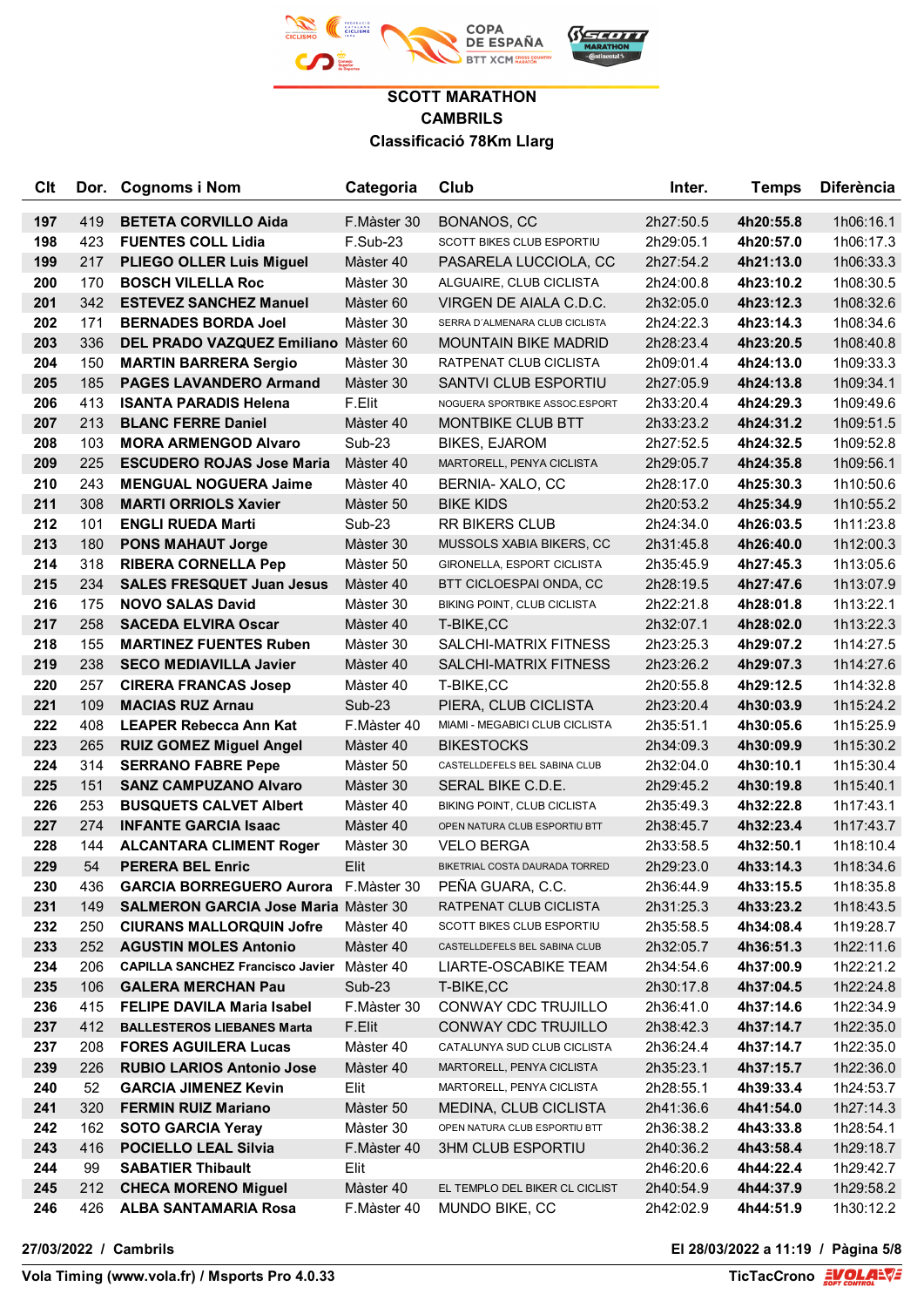

| Clt |     | Dor. Cognoms i Nom                    | Categoria   | Club                            | Inter.    | <b>Temps</b> | <b>Diferència</b> |
|-----|-----|---------------------------------------|-------------|---------------------------------|-----------|--------------|-------------------|
| 247 | 325 | <b>COLLAR GALLEGO Jose Luis</b>       | Màster 50   | MAXI BIKE, CLUB CICLISTA        | 2h47:24.1 | 4h45:13.4    | 1h30:33.7         |
| 248 | 78  | <b>TOMAS ELEZ Albert</b>              | Elit        | BIKING POINT, CLUB CICLISTA     | 2h38:31.1 | 4h45:15.8    | 1h30:36.1         |
| 249 | 240 | <b>SISO RIBES Eliseu</b>              | Màster 40   | SOSES, CLUB CICLISTA            | 2h46:45.2 | 4h45:16.2    | 1h30:36.5         |
| 250 | 328 | <b>HERNANDEZ ESTRUCH Jose Antonio</b> | Màster 50   | PACHES BICICLETES, CC           | 2h38:44.6 | 4h45:17.3    | 1h30:37.6         |
| 251 | 315 | <b>IGLESIAS BARCIA Joan</b>           | Màster 50   | LLICA D'AMUNT CLUB CICLISTA     | 2h36:59.3 | 4h47:41.3    | 1h33:01.6         |
| 251 | 227 | <b>GARCIA MUÑOZ Victor</b>            | Màster 40   | SANTVI CLUB ESPORTIU            | 2h42:55.9 | 4h47:41.3    | 1h33:01.6         |
| 253 | 270 | CASAJUANA PEÑARANDA David             | Màster 40   | BIKING POINT, CLUB CICLISTA     | 2h39:41.4 | 4h47:53.0    | 1h33:13.3         |
| 254 | 326 | <b>FELIU SOLA Alex</b>                | Màster 50   | MOSSOS D'ESQUADRA CLUB ESPORT.  | 2h41:53.8 | 4h48:12.6    | 1h33:32.9         |
| 255 | 281 | <b>FAURA FERNANDEZ Yago</b>           | Màster 40   | TORTOSA GLOBBERS CLUB ESPORTIU  | 2h36:57.9 | 4h48:54.1    | 1h34:14.4         |
| 256 | 313 | <b>VILLANUEVA CAMPO Jose Manuel</b>   | Màster 50   | ROCABIKES CLUB ESPORTIU         | 2h44:00.6 | 4h49:20.8    | 1h34:41.1         |
| 257 | 337 | <b>GARCIA MARTIN Juan Miguel</b>      | Màster 60   | MORALEJA DE ENMEDIO U.C.        | 2h37:03.7 | 4h50:05.2    | 1h35:25.5         |
| 258 | 55  | <b>ROVIRA GRANADOS Marcal</b>         | Elit        | BIKING POINT, CLUB CICLISTA     | 2h29:46.0 | 4h52:30.7    | 1h37:51.0         |
| 259 | 425 | <b>SEREN Liliana</b>                  | F.Màster 30 | <b>BIZZIS TEAM CDE</b>          | 2h46:44.1 | 4h54:03.8    | 1h39:24.1         |
| 260 | 285 | <b>GONZALEZ MARCOS David</b>          | Màster 40   | CASTELLAR BIKE TOLRA, CLUB CICL | 2h44:25.9 | 4h54:58.6    | 1h40:18.9         |
| 261 | 275 | <b>MANZANO VAZQUEZ Oscar</b>          | Màster 40   | <b>RR BIKERS CLUB</b>           | 2h57:11.6 | 4h59:41.8    | 1h45:02.1         |
| 262 | 322 | <b>FUENTES IGLESIAS Diego</b>         | Màster 50   | OPEN NATURA CLUB ESPORTIU BTT   | 2h45:46.5 | 5h01:52.0    | 1h47:12.3         |
| 263 | 142 | <b>PASCUAL SANCHIS Isaac</b>          | Màster 30   | ALGAR, CC                       | 2h45:23.7 | 5h03:28.7    | 1h48:49.0         |
| 264 | 134 | <b>SALA SANCHIS Aleix</b>             | Màster 30   | ALGAR, CC                       | 2h45:22.3 | 5h03:29.1    | 1h48:49.4         |
| 265 | 427 | <b>GALLART TORRES Mari Carmen</b>     | F.Màster 40 | <b>CULTBIKES, CC</b>            | 2h55:07.7 | 5h04:14.5    | 1h49:34.8         |
| 266 | 154 | <b>OLAVARRIA ARANDA Jesus</b>         | Màster 30   | <b>CLUB MAMMOTH MTB</b>         | 2h52:52.6 | 5h07:00.4    | 1h52:20.7         |
| 267 | 157 | <b>SUAREZ Alberto</b>                 | Màster 30   | <b>BIZZIS TEAM CDE</b>          | 2h52:49.4 | 5h07:19.2    | 1h52:39.5         |
| 268 | 120 | <b>GOMES Nuno</b>                     | Sub-23      | <b>INDEPENDIENTE</b>            | 2h51:15.7 | 5h08:03.8    | 1h53:24.1         |
| 269 | 195 | <b>FONTANET GOMEZ Alexis</b>          | Màster 40   | NOLIMITS VALLES CLUB CICLISTA   | 2h42:34.3 | 5h08:15.6    | 1h53:35.9         |
| 270 | 299 | <b>ELSEN BRAUTIGAM Joan</b>           | Màster 50   | <b>INDEPENDIENTE</b>            | 2h52:09.3 | 5h10:16.1    | 1h55:36.4         |
| 271 | 210 | <b>RIMBAU CASARES Salvador</b>        | Màster 40   | OPEN NATURA CLUB ESPORTIU BTT   | 2h52:30.2 | 5h10:42.9    | 1h56:03.2         |
| 272 | 242 | <b>LOPEZ HERNANDEZ Santiago</b>       | Màster 40   | <b>VELO BERGA</b>               | 2h53:52.7 | 5h11:56.1    | 1h57:16.4         |
| 273 | 432 | <b>MARTINEZ ROMERO Ana</b>            | F.Màster 40 | MORENITO, PENYA CICLISTA        | 2h51:23.6 | 5h15:37.5    | 2h00:57.8         |
| 274 | 105 | <b>MARCE FIGUERAS Roger</b>           | Sub-23      | VILA BIKE'S, CLUB               | 2h50:22.7 | 5h17:45.6    | 2h03:05.9         |
| 275 | 420 | PEÑA RUIZ Isabel                      | F.Màster 40 | DOCUDEST MTB, C.D.              | 3h03:09.3 | 5h19:38.1    | 2h04:58.4         |
| 276 | 164 | <b>OLIVER TORRES Batiste</b>          | Màster 30   | LES CABRES MTB, CC              | 2h57:38.5 | 5h21:32.9    | 2h06:53.2         |
| 277 | 132 | <b>MADUEÑO DUART Gerard</b>           | Màster 30   | STA.BARBARA, CLUB UNIO CICLISTA | 3h00:58.8 | 5h22:27.3    | 2h07:47.6         |
| 278 | 435 | <b>MARTIN PEREZ Laura</b>             | F.Elit      | BARCELONA PISTA CLUB ESPORTIU   | 3h01:18.0 | 5h26:41.4    | 2h12:01.7         |
| 279 | 236 | <b>GARCIA MORALES Ignacio</b>         | Màster 40   | SERAL BIKE C.D.E.               | 3h03:10.6 | 5h26:48.2    | 2h12:08.5         |
| 280 | 429 | <b>RODRIGUEZ MORAN Mirentzu</b>       | F.Màster 30 | SERAL BIKE C.D.E.               | 3h00:59.3 | 5h29:43.3    | 2h15:03.6         |
| 281 | 80  | <b>VILARROYA VALLES Marti</b>         | Elit        | BIKING POINT, CLUB CICLISTA     | 2h50:23.4 | 5h34:29.9    | 2h19:50.2         |
| 282 | 48  | <b>MONTORO LUNAR David</b>            | Elit        | SERRA D'ALMENARA CLUB CICLISTA  | 2h55:24.3 | 5h35:02.5    | 2h20:22.8         |
| 283 | 141 | <b>CARABASA ALBANA Oriol</b>          | Màster 30   | TERRAFERMA, CLUB CICLISTA       | 3h02:03.7 | 5h37:18.1    | 2h22:38.4         |
| 284 | 310 | <b>ORTIZ CATALAN Toni</b>             | Màster 50   | FEDERACIO CATALANA CICLISME     | 3h15:00.8 | 5h37:21.8    | 2h22:42.1         |
| 285 | 235 | <b>JIMENEZ BALLESTA Sergio</b>        | Màster 40   | PIERA, CLUB CICLISTA            | 3h04:30.0 | 5h48:49.8    | 2h34:10.1         |
| 286 | 335 | <b>GIL MARTINEZ Antonio</b>           | Màster 60   | G.E.R., CLUB CICLISTA           | 3h25:23.7 | 5h55:12.6    | 2h40:32.9         |
| 287 | 300 | <b>ROMERO HENAREJOS Miguel</b>        | Màster 50   | PEMOY S.D.                      | 3h31:18.9 | 5h56:28.7    | 2h41:49.0         |

#### **Absents**

|     | 24 JOSEPH BONELLO Daniel    | Elit.     | EQUIPO OLEKA                   |
|-----|-----------------------------|-----------|--------------------------------|
| 51  | <b>GOMEZ NOVO Alejandro</b> | Elit      | FASTER WEAR TEAM, CD           |
| 72  | <b>BADET PAGAN Joan</b>     | Elit      | BIKING POINT, CLUB CICLISTA    |
| 118 | <b>GARCIA RAFECAS Toni</b>  | $Sub-23$  | BIKING POINT, CLUB CICLISTA    |
|     | 131 DE ARRIBA BODELON Jorge | Màster 30 | <b>PRAT BIKE CLUB CICLISTA</b> |
|     | 140 SOTO MARTINEZ Mario     | Màster 30 | LA PURISIMA C.C.               |

**27/03/2022 / Cambrils El 28/03/2022 a 11:19 / Pàgina 6/8**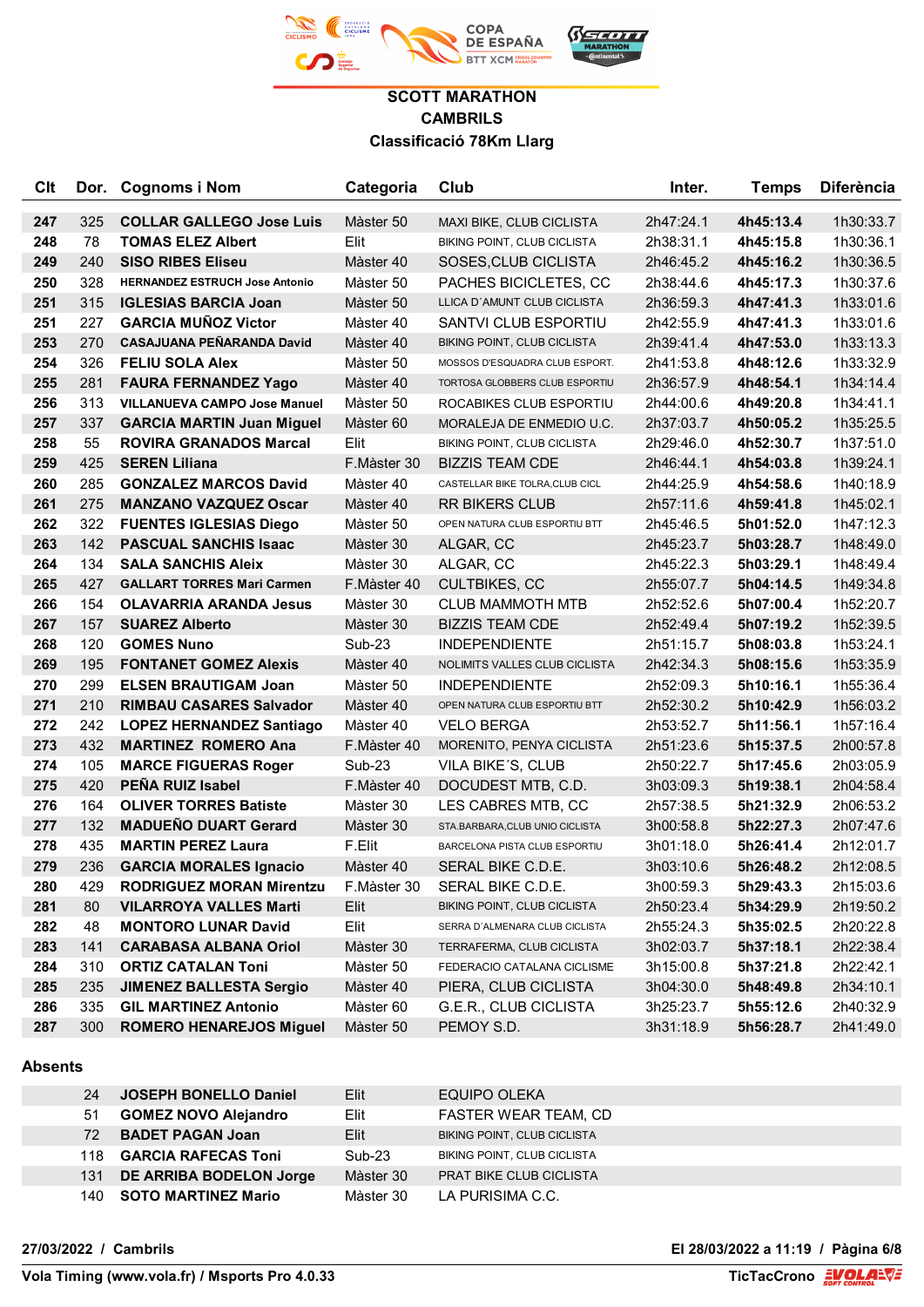

| <b>Clt</b>      |                 | Dor. Cognoms i Nom                  | Categoria     | Club                            | Inter. | <b>Temps</b> | <b>Diferència</b> |
|-----------------|-----------------|-------------------------------------|---------------|---------------------------------|--------|--------------|-------------------|
|                 | 145             | <b>SALAZAR MUÑOZ Cristian</b>       | Màster 30     | NOLIMITS VALLES CLUB CICLISTA   |        |              |                   |
|                 | 160             | <b>HUERTA RUFINO Gonzalo</b>        | Màster 30     | BIKESPORT CHIVA, CC             |        |              |                   |
|                 | 169             | <b>MARIN RUZAFA Ruben</b>           | Màster 30     | BIKE RACE LA FUMERA CLUB CICLI  |        |              |                   |
|                 | 179             | <b>VENDRELL CASALS Eduard</b>       | Màster 30     | FES BICI IGUALADA CLUB CICLIST  |        |              |                   |
|                 | 193             | <b>GARCIA NAVARRO Jose Manuel</b>   | Màster 40     | TRAILS BIKES C.D.E.             |        |              |                   |
|                 | 198             | <b>MEDINA PORTILLO Raul</b>         | Màster 40     | TEAM KLIMATIZA MOBALPA          |        |              |                   |
|                 | 205             | <b>NEVADO IGLESIAS Jesus</b>        | Màster 40     | PROBIKE CLUB                    |        |              |                   |
|                 | 209             | <b>LUCAS RUIZ Arturo Juan</b>       | Màster 40     | <b>VOLKSWAGEN HUERTAS MOTOR</b> |        |              |                   |
|                 | 222             | <b>VERGARA JURADO Juan Manuel</b>   | Màster 40     | ENTRENAMIENTOCICLISMO.COM CDE   |        |              |                   |
|                 | 224             | <b>SANCHEZ NAVARRO Jose Carlos</b>  | Màster 40     | BIKE AMB BICI CERVELLO CL CICL  |        |              |                   |
|                 | 230             | <b>LOPEZ CASTILLA Francisco</b>     | Màster 40     | AGERUL TEAM CYCLING             |        |              |                   |
|                 | 247             | <b>SANCHEZ MALLORQUIN Rafa</b>      | Màster 40     | SCOTT BIKES CLUB ESPORTIU       |        |              |                   |
|                 | 248             | <b>LOPEZ MARTINEZ Manuel</b>        | Màster 40     | ROCABIKES CLUB ESPORTIU         |        |              |                   |
|                 | 251             | <b>MALLEN ROMERO Jose Antonio</b>   | Màster 40     | ODENA ESPORT CICLISTA           |        |              |                   |
|                 | 264             | <b>SUCIAS LOPEZ Daniel</b>          | Màster 40     | ANCLAS CLUB CICLISTA            |        |              |                   |
|                 | 284             | PERSONAL FERNANDEZ Juan Manuel      | Màster 40     | MUNT BIKES CLUB CICLISTA        |        |              |                   |
|                 | 294             | <b>FERNANDEZ IRIZABAL Hectore</b>   | Màster 50     | VALLE DE CASTAÑEDA CC           |        |              |                   |
|                 | 298             | <b>MILAN JIMENEZ Angel</b>          | Màster 50     | C.D.YOURBIKE ALMANSA            |        |              |                   |
|                 | 302             | <b>DIAZ NIETO Xavier</b>            | Màster 50     | CATEDRA BIKES CLUB ESPORTIU     |        |              |                   |
|                 | 311             | <b>GORDO BUIXO Amadeu</b>           | Màster 50     | LES FRANQUESES V. C.E.UNIO CIC  |        |              |                   |
|                 | 339             | <b>MUNOZ GARRIDO Tomas</b>          | Màster 60     | KANINA BIKES, C.D.              |        |              |                   |
|                 | 340             | <b>ROBLES SANCHEZ Jose Luis</b>     | Màster 60     | TRY IT, C.D.                    |        |              |                   |
|                 | 345             | <b>FIGUEROLA CANALS Josep</b>       | Màster 60     | CIUTAT DE REUS CLUB CICLISTA    |        |              |                   |
|                 | 346             | <b>BOSCH VICENS Joan</b>            | Màster 60     | LES FRANQUESES V. C.E.UNIO CIC  |        |              |                   |
|                 | 347             | <b>ALEGRE HOSPITAL Fabian</b>       | Màster 60     | OPEN NATURA CLUB ESPORTIU BTT   |        |              |                   |
|                 | 402             | <b>FISCHER EGUSQUIZA Natalia</b>    | F.Elit        | <b>BH TEMPLO CAFES UCC</b>      |        |              |                   |
|                 | 417             | <b>LUISI CAUSSA Tatiana</b>         | F.Màster 30   | <b>EDIBIKES CLUB CICLISTA</b>   |        |              |                   |
|                 | 428             | <b>INFANTE FAMILIAR Teresa</b>      | F.Màster 50   | EDUARDO CHOZAS P.C.             |        |              |                   |
|                 | 430             | <b>FERNANDEZ MARTINEZ Eva Maria</b> | F.Màster 40   | TRAILS BIKES C.D.E.             |        |              |                   |
|                 | 431             | <b>ESCARTIN PUCCI Carla</b>         | F.Màster 30   | PROBIKE CLUB                    |        |              |                   |
|                 | 437             | <b>CRUZ Jess</b>                    | Elit          | <b>INDEPENDIENTE</b>            |        |              |                   |
| <b>Abandons</b> |                 |                                     |               |                                 |        |              |                   |
|                 | 12 <sup>2</sup> | <b>GARRIDO SATORRE Pablo</b>        | Elit          | <b>GOBIK FACTORY TEAM</b>       |        |              |                   |
|                 | 14              | <b>LAMIEL REPULLES Jorge</b>        | Elit          | RIO UCERO, C.D.F.C.             |        |              |                   |
|                 | 17              | <b>CALAF GARCIA Xavier</b>          | Elit          | ULBSPORTS, CD                   |        |              |                   |
|                 | 18              | <b>MATEOS GARRIDO Unai</b>          | Elit          | <b>GARRIBIKES C.D.</b>          |        |              |                   |
|                 | 38              | <b>MERCADER ARCOS Nicolas</b>       | Màster 30     | CICLOS N'RUTA, C.D.             |        |              |                   |
|                 | 47              | <b>CARNICER ROIG Jordi</b>          | Elit          | SCOTT BIKES CLUB ESPORTIU       |        |              |                   |
|                 | 49              | <b>BARGALLO CAPDEVILA Albert</b>    | Elit          | <b>FANATIK VIC CLUB</b>         |        |              |                   |
|                 | 63              | <b>SOLER GONZALEZ Jaume</b>         | Elit          | LEFA TEAM CLUB CICLISTA         |        |              |                   |
|                 | 70              | <b>TREIG RIOJO Ernest</b>           | Elit          | MIAMI - MEGABICI CLUB CICLISTA  |        |              |                   |
|                 | 92              | <b>ALENTORN Joan</b>                | Elit          | MIAMI - MEGABICI CLUB CICLISTA  |        |              |                   |
|                 | 96              | <b>MOYA CLAPERA Gerard</b>          | Elit          | BIKING POINT, CLUB CICLISTA     |        |              |                   |
|                 | 100             | <b>BENLLIURE COMAS Joan</b>         | <b>Sub-23</b> | TRAIGUERA, CC                   |        |              |                   |
|                 | 133             | <b>GARCIA COMECHE Rafael</b>        | Màster 30     | <b>IMECA CYCLING TEAM</b>       |        |              |                   |
|                 | 211             | <b>GRIFOLL VIDAL David</b>          | Màster 40     | MORA D'EBRE CLUB CICLISTA       |        |              |                   |

**27/03/2022 / Cambrils El 28/03/2022 a 11:19 / Pàgina 7/8**

**COMA CASES David** Màster 40 MIG SEGRE BIKE CLUB CICLISTA **JULIA MAICAS Adria** Màster 40 FURORE CYCLING CLUB